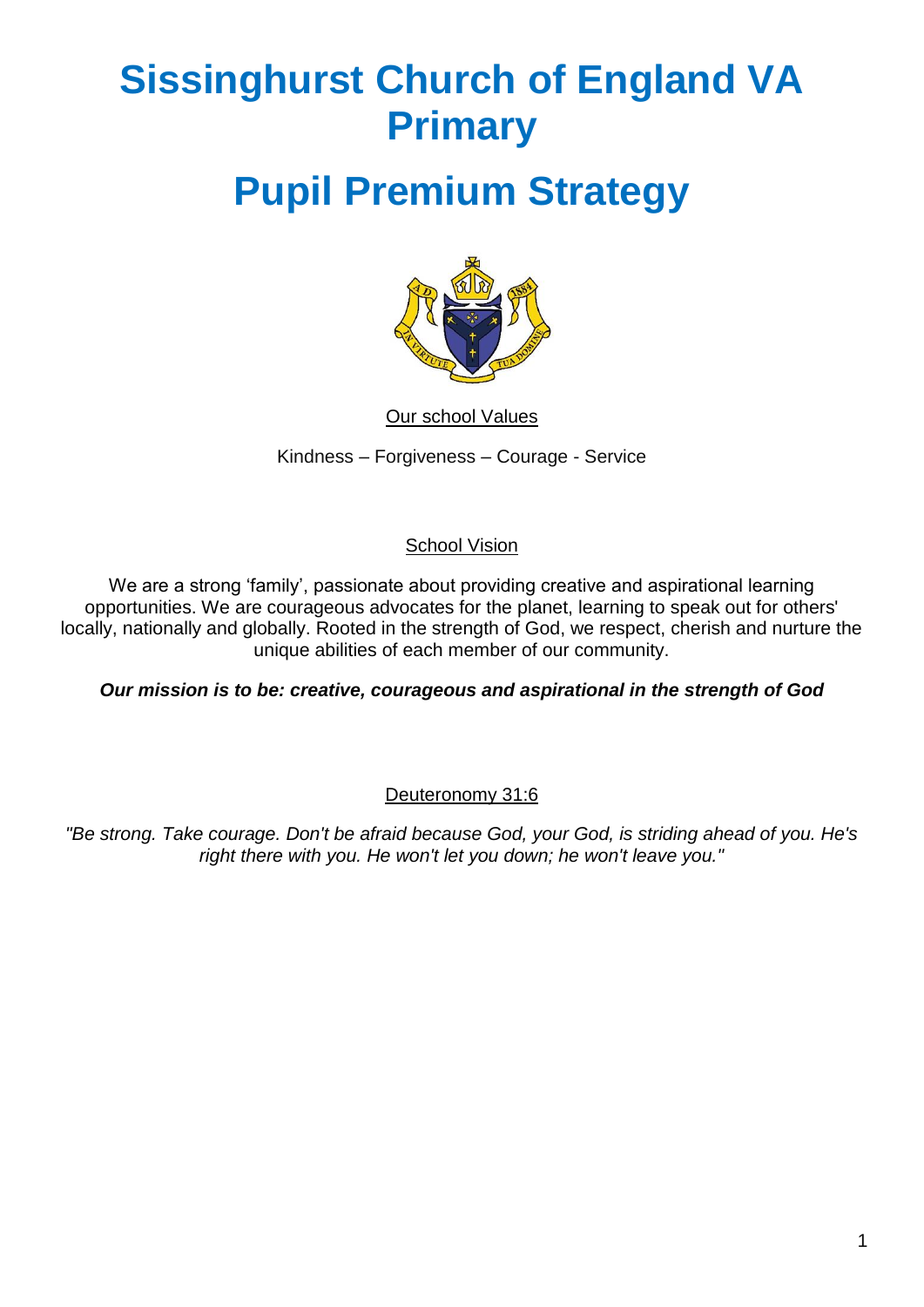# **Pupil premium strategy statement**

This statement details our school's use of pupil premium (and recovery premium for the 2021 to 2022 academic year) funding to help improve the attainment of our disadvantaged pupils.

It outlines our pupil premium strategy, how we intend to spend the funding in this academic year and the effect that last year's spending of pupil premium had within our school.

#### **School overview**

| <b>Detail</b>                                                                                                | <b>Data</b>                         |  |
|--------------------------------------------------------------------------------------------------------------|-------------------------------------|--|
| School name                                                                                                  | Sissinghurst CE VA Primary          |  |
| Number of pupils in school                                                                                   | 172                                 |  |
| Proportion (%) of pupil premium eligible pupils                                                              | 12.2% (21 Children)                 |  |
| Academic year/years that our current pupil premium<br>strategy plan covers (3 year plans are<br>recommended) | 2021-2022<br>2022-2023<br>2023-2024 |  |
| Date this statement was published                                                                            | October 2021                        |  |
| Date on which it will be reviewed                                                                            | April 2022                          |  |
| Statement authorised by                                                                                      | J. Langton                          |  |
| Pupil premium lead                                                                                           | A. Clark                            |  |
| Governor / Trustee lead                                                                                      | P. Denyer                           |  |

## **Funding overview**

| <b>Detail</b>                                                                                                                                                                    | <b>Amount</b> |
|----------------------------------------------------------------------------------------------------------------------------------------------------------------------------------|---------------|
| Pupil premium funding allocation this<br>academic year                                                                                                                           | £24,210       |
| Recovery premium funding<br>allocation this academic year                                                                                                                        | £3045         |
| Pupil premium funding carried<br>forward from previous years (enter<br>£0 if not applicable)                                                                                     | £0            |
| Total budget for this academic<br>year<br>If your school is an academy in a<br>trust that pools this funding, state the<br>amount available to your school this<br>academic year | £28,255       |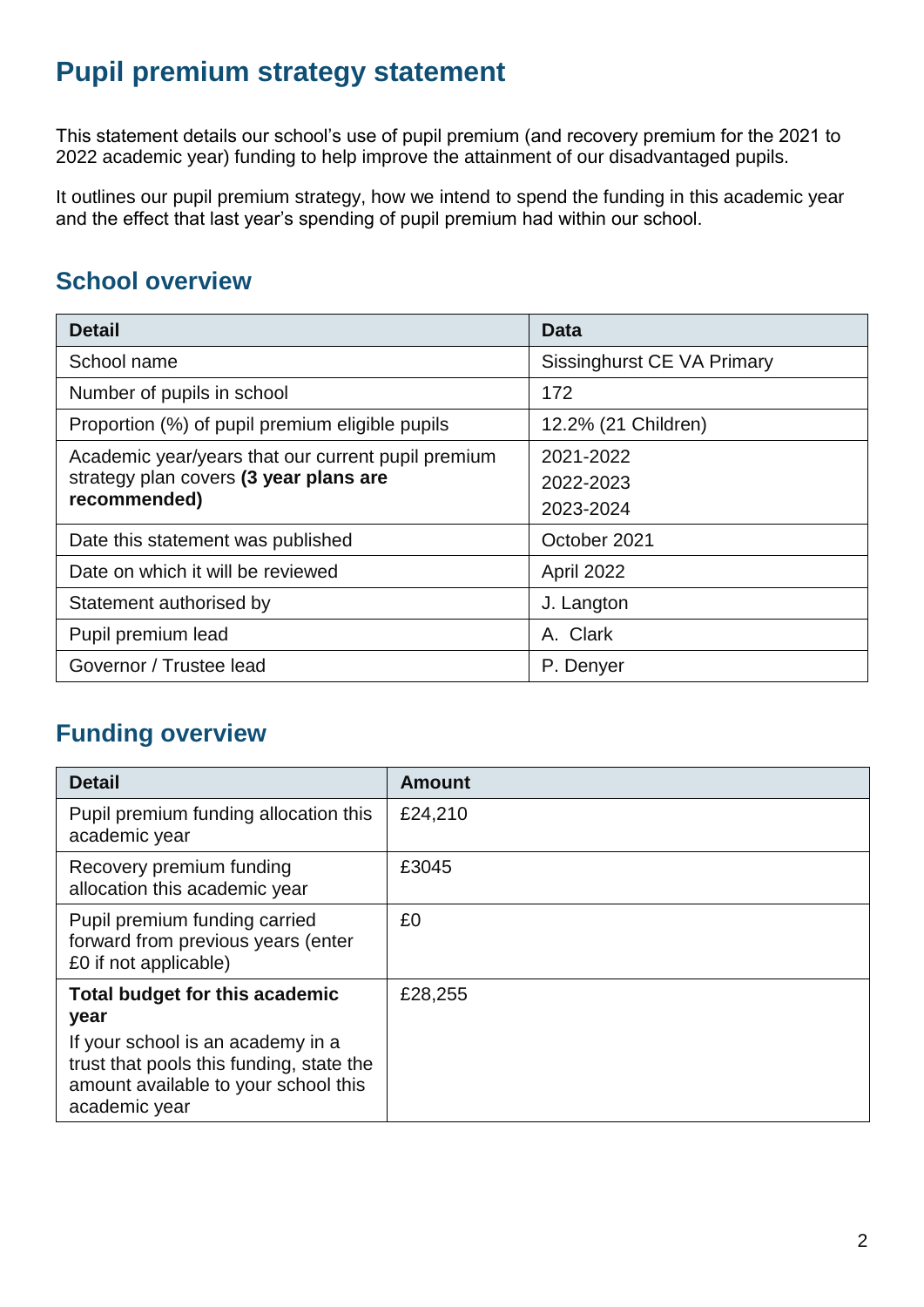# **Part A: Pupil premium strategy plan**

This plan is based on a 3-year long term strategy that will be evaluated at the end of every academic year, building towards achieving the targets set out below.

## **Statement of intent**

At the heart of Pupil Premium Grant funding is our aspiration to support all pupils, regardless of their background or circumstances, and reduce the achievement gap. As a Church of England school, our vision and values infuse everything we do.

We are centred around ensuring our most vulnerable children are supported to achieve good progress and attainment, with a particular awareness of children who are high attainers and ensuring challenge and greater depth of understanding. *The DfE states: The pupil premium is not based on ability. Research shows that the most academically able pupils from disadvantaged backgrounds are most at risk of under-performing. Schools should focus on these pupils just as much as pupils with low results.*

At Sissinghurst we are particularly aware of this group of more able/disadvantaged children, and aim to give them the opportunities to access further academic study in which, with the correct framework, could make significant changes to life outcomes.

Our values of kindness, forgiveness, courage and service all form the foundation of our Pupil premium strategy. We prefer, as a school, to refer to enabling **all** children to become *more advantaged.* We are committed to identifying genuine challenges and needs of our vulnerable pupils, freeing this group for stereotyping or assumptions.

All members of staff and the governing body at Sissinghurst are responsible for Pupil Premium pupils and are committed to meeting the academic, pastoral, and social needs of within our caring and nurturing environment. We strive to ensure that every child will understand the worth of learning and acquire academic and social skills during their time with us that will allow them to flourish in their adolescence and adult lives.

*Our strategy focusses on high quality teaching for all children, with continuing CPD for our staff featuring repeatedly. This is the most effective strategy to close the attainment gap.*

*To ensure our approach is effective, we will:*

- *Take a whole school responsibility for improving outcomes for our disadvantaged children.*
- *Regularly assess needs of our disadvantaged children in order to target effective strategies.*
- *Monitor the attainment and progress of our disadvantaged children daily, weekly, termly and annually.*

#### **Challenges**

This details the key challenges to achievement that we have identified among our disadvantaged pupils at Sissinghurst.

| <b>Challenge</b><br>number | <b>Detail of challenge</b>                                                                                                                                                                                         |
|----------------------------|--------------------------------------------------------------------------------------------------------------------------------------------------------------------------------------------------------------------|
|                            | <b>Starting points on entry to Sissinghurst</b><br>Disadvantaged children have significantly poorer attainment starting points for reading and<br>writing from EYFS which inhibits further attainment and progress |
|                            | Progress across core subjects<br>Disadvantaged children do not make as much or as speedy progress as their peers.                                                                                                  |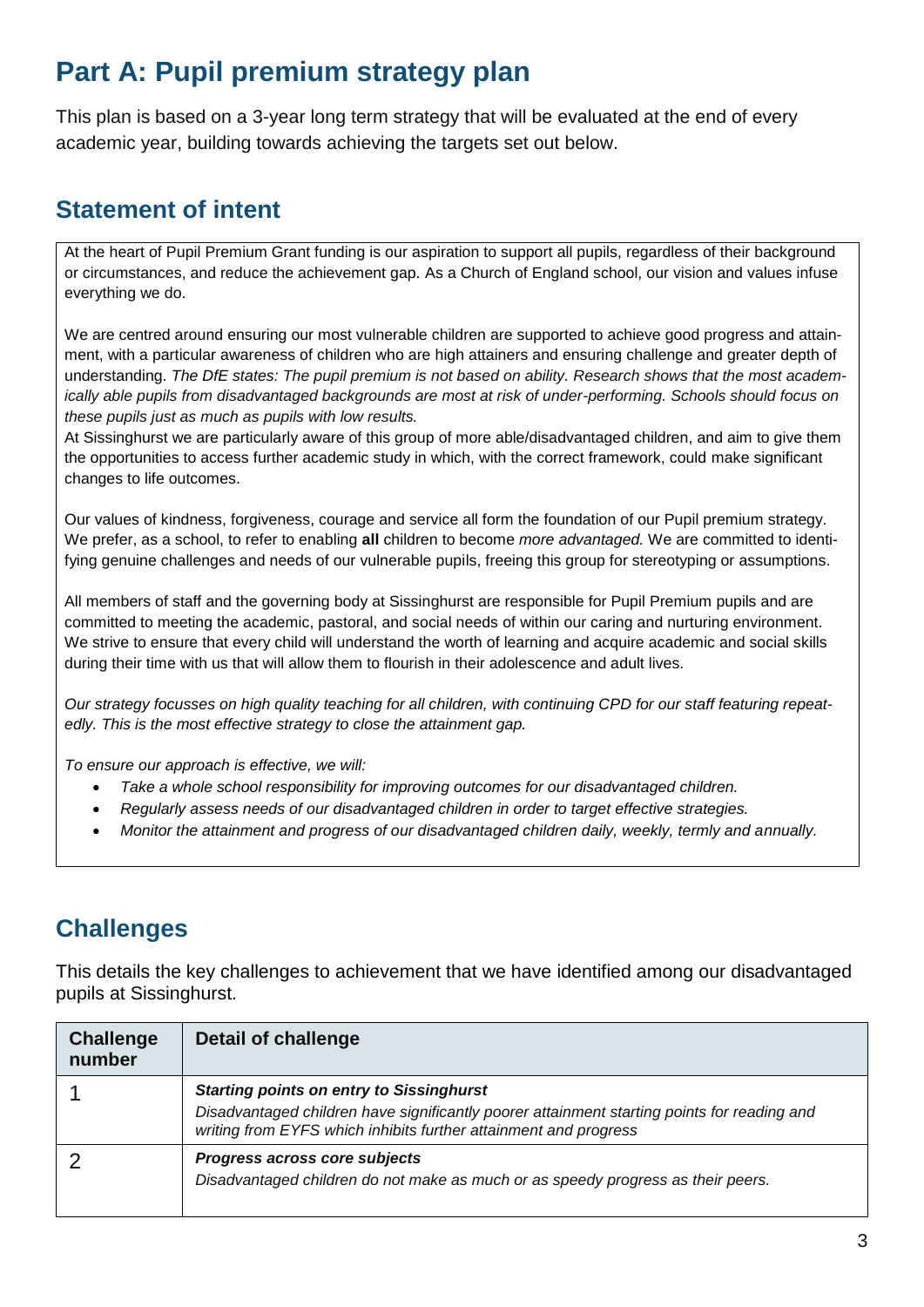| <b>Maths</b><br>Disadvantaged children perform less favourably than peers in the Year 4 times table check and<br>a lower percentage of disadvantaged children achieve greater depth in Maths.                                                             |
|-----------------------------------------------------------------------------------------------------------------------------------------------------------------------------------------------------------------------------------------------------------|
| <b>Attendance</b><br>Disadvantaged children are at risk of poorer attendance and more frequent lateness than their<br>peers, which impacts on attainment, progress and wellbeing.                                                                         |
| <b>Vocabulary and Language</b><br>Disadvantaged children can have a significant vocabulary gap from early childhood.                                                                                                                                      |
| <b>Wellbeing and SEMH</b><br>Disadvantaged children are more likely to have at least 1 A.C.E (Adverse Childhood<br>Experiences) This makes learning fundamentally more challenging when basic needs are not<br>being met, or trauma has been experienced. |

#### **Intended outcomes**

This explains the outcomes we are aiming for **by the end of our current strategy plan** July 2024 and how we will measure whether they have been achieved.

| <b>Intended outcome</b>                                                                         | <b>Success criteria</b>                                                                                                                                                                                                                                                                                                                                                                                                                                                                                                                               |
|-------------------------------------------------------------------------------------------------|-------------------------------------------------------------------------------------------------------------------------------------------------------------------------------------------------------------------------------------------------------------------------------------------------------------------------------------------------------------------------------------------------------------------------------------------------------------------------------------------------------------------------------------------------------|
| Disadvantaged children will make at<br>least expected progress in reading,<br>writing and maths | Commitment to comprehensive teaching of phonics and read-<br>$\bullet$<br>ing from reception through to Year 6.<br>WHY? Studies have shown inextricable links between poor vocabu-<br>$\bullet$                                                                                                                                                                                                                                                                                                                                                       |
| At least 75% of disadvantaged<br>children will pass the phonics<br>screening (after Y2 resit)   | lary acquisition and poor attainment and poorer life outcomes in<br>later life. It is imperative that for our group that have been identified<br>as disadvantages at this early stage in their lives, we capitalize on<br>providing these children with the best possible opportunities by mak-<br>ing phonics and reading high profile when addressing barriers to<br>learning. Reading is the cornerstone of learning. If we are able to<br>provide this to an exceptional standard, our children will benefit in all<br>aspects of their learning. |
|                                                                                                 | <b>LINKS TO SIP:</b> This priority links to priority 1 in our SIP, Quality of<br>Education                                                                                                                                                                                                                                                                                                                                                                                                                                                            |
|                                                                                                 | "To develop and deliver a creative curriculum which is suitably<br>pitched for all groups and motivates, challenges and engages. Al-<br>lowing all children to flourish"                                                                                                                                                                                                                                                                                                                                                                              |
|                                                                                                 | Improved reading outcomes through the carefully selected<br>$\circ$<br>programs of AR and SPP                                                                                                                                                                                                                                                                                                                                                                                                                                                         |
|                                                                                                 | Developing vocabulary and using oral language intervention along-<br>side 1-1 and small group tuition, and peer tutoring strategies.                                                                                                                                                                                                                                                                                                                                                                                                                  |
| At least 75% of disadvantaged<br>children will achieve a mark of at                             | Clear pathway to times table knowledge is published as part of our<br>teaching and learning policy                                                                                                                                                                                                                                                                                                                                                                                                                                                    |
| least 20 in the Y4 Multiplication<br>check                                                      | Daily, early morning tables focussed activities for Year 2,3 and 4.<br>$\bullet$                                                                                                                                                                                                                                                                                                                                                                                                                                                                      |
|                                                                                                 | CPD for all staff in teaching of maths.<br>$\bullet$                                                                                                                                                                                                                                                                                                                                                                                                                                                                                                  |
| Children will reported increased<br>levels of mental and emotional                              | All children have access to weekly drop in "time to talk" with a<br>$\bullet$<br>qualified MHP                                                                                                                                                                                                                                                                                                                                                                                                                                                        |
| wellbeing                                                                                       | Children can be referred by the Welfare team for play therapy or<br>$\bullet$<br>counselling                                                                                                                                                                                                                                                                                                                                                                                                                                                          |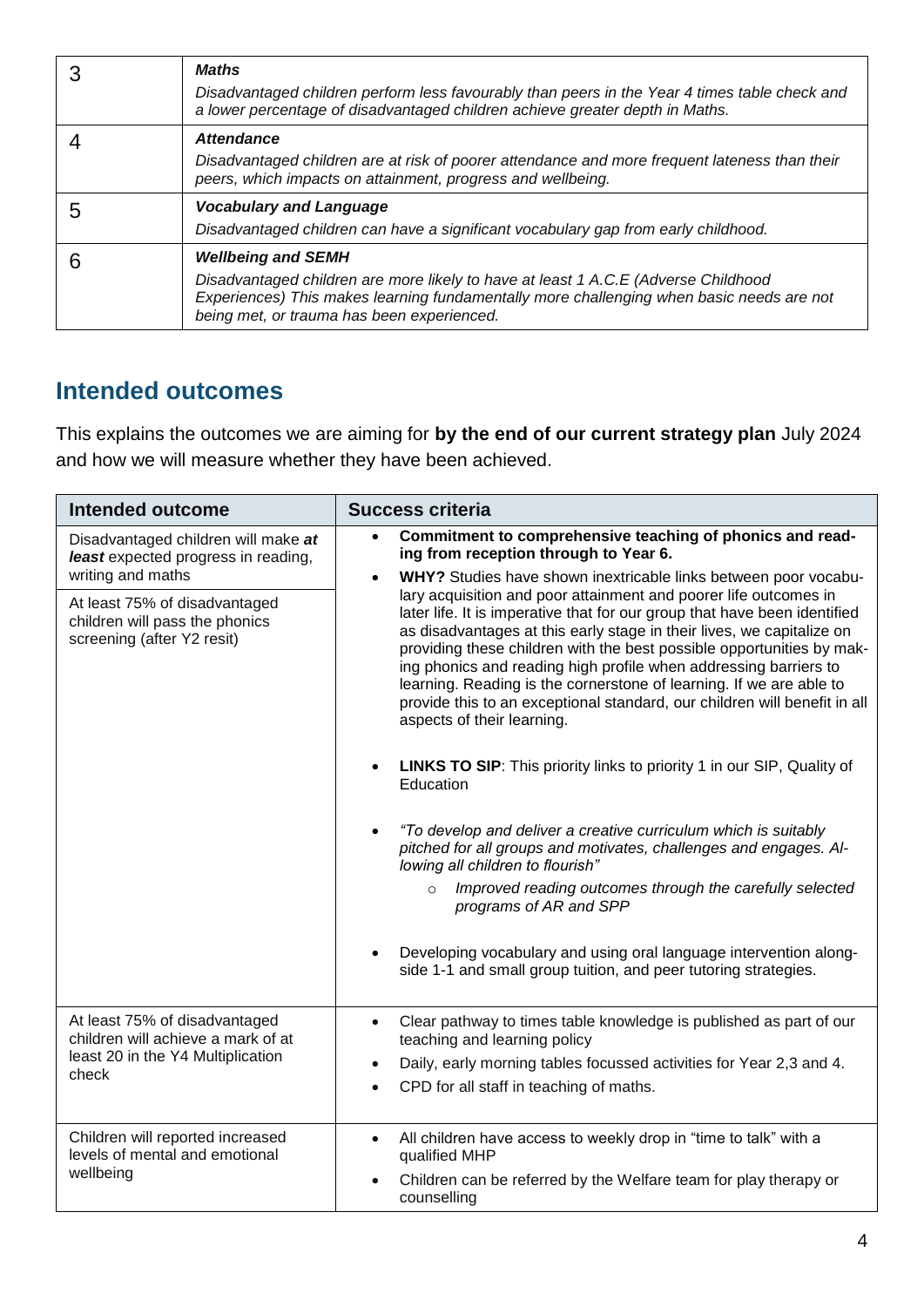|                                                                                                    | Whole school use of Zones of regulation support developing<br>strategies for self-regulation                                                                                                                    |
|----------------------------------------------------------------------------------------------------|-----------------------------------------------------------------------------------------------------------------------------------------------------------------------------------------------------------------|
|                                                                                                    | Mindfulness is practiced in all year groups<br>$\bullet$                                                                                                                                                        |
|                                                                                                    | Spirituality curriculum is built around exploring own beliefs and<br>$\bullet$<br>needs                                                                                                                         |
|                                                                                                    | Outdoor learning and activity is prioritised<br>$\bullet$                                                                                                                                                       |
|                                                                                                    | FLO and ELSA offer support in groups targeting self-esteem and<br>$\bullet$<br>self-concept.                                                                                                                    |
| Children will have taken part in a<br>range of enrichment activities                               | The Sissinghurst Leaves of Learning curriculum is fully embedded<br>$\bullet$<br>into children's learning journeys                                                                                              |
| exposing them to a variety of life<br>skills, experiences and cultural and<br>spiritual practices. | Children complete the 50 things to do before you leave Sissinghurst<br>$\bullet$<br>Primary booklet                                                                                                             |
|                                                                                                    | Experience books in every class document non-academic<br>$\bullet$<br>experiences and link to leaves of learning and our school vision                                                                          |
|                                                                                                    | Children have subsidised access to music tuition<br>$\bullet$                                                                                                                                                   |
|                                                                                                    | Children have subsidised access to afterschool clubs<br>$\bullet$                                                                                                                                               |
|                                                                                                    | Children have subsidised access to school trips<br>$\bullet$                                                                                                                                                    |
|                                                                                                    | All children will visit another school in a contrasting setting<br>$\bullet$                                                                                                                                    |
| The number of disadvantaged                                                                        | Most able PP children are identified in LKS2<br>$\bullet$                                                                                                                                                       |
| children taking and passing the 11+<br>increases.                                                  | Families are actively encouraged and supported to put their child<br>$\bullet$<br>forward for the 11+                                                                                                           |
|                                                                                                    | 11+ support and familiarisation is subsidised by school to allow<br>$\bullet$<br>parity in access to this resource for disadvantaged children, with<br>sessions being held on the school premises if necessary. |
|                                                                                                    | Links with local Grammar schools to arrange familiarisation visits<br>$\bullet$<br>for children and families to encourage consideration of this<br>pathway.                                                     |
| All Children will have attendance of                                                               | Attendance officer monitors data weekly, termly and annually<br>$\bullet$                                                                                                                                       |
| 96% or above.                                                                                      | Attendance officer follows clear pathway of contact when<br>$\bullet$<br>attendance drops below 96%                                                                                                             |
|                                                                                                    | Strong relationships are built and maintained by AO and FLO<br>$\bullet$                                                                                                                                        |
|                                                                                                    | Attendance plans created to support individual children being in<br>$\bullet$<br>school, identifying barriers, and supporting families tangibly.                                                                |
|                                                                                                    | Participation and accreditation from the Food for life scheme<br>$\bullet$<br>promote healthy choices and reduce levels of illness.                                                                             |
|                                                                                                    |                                                                                                                                                                                                                 |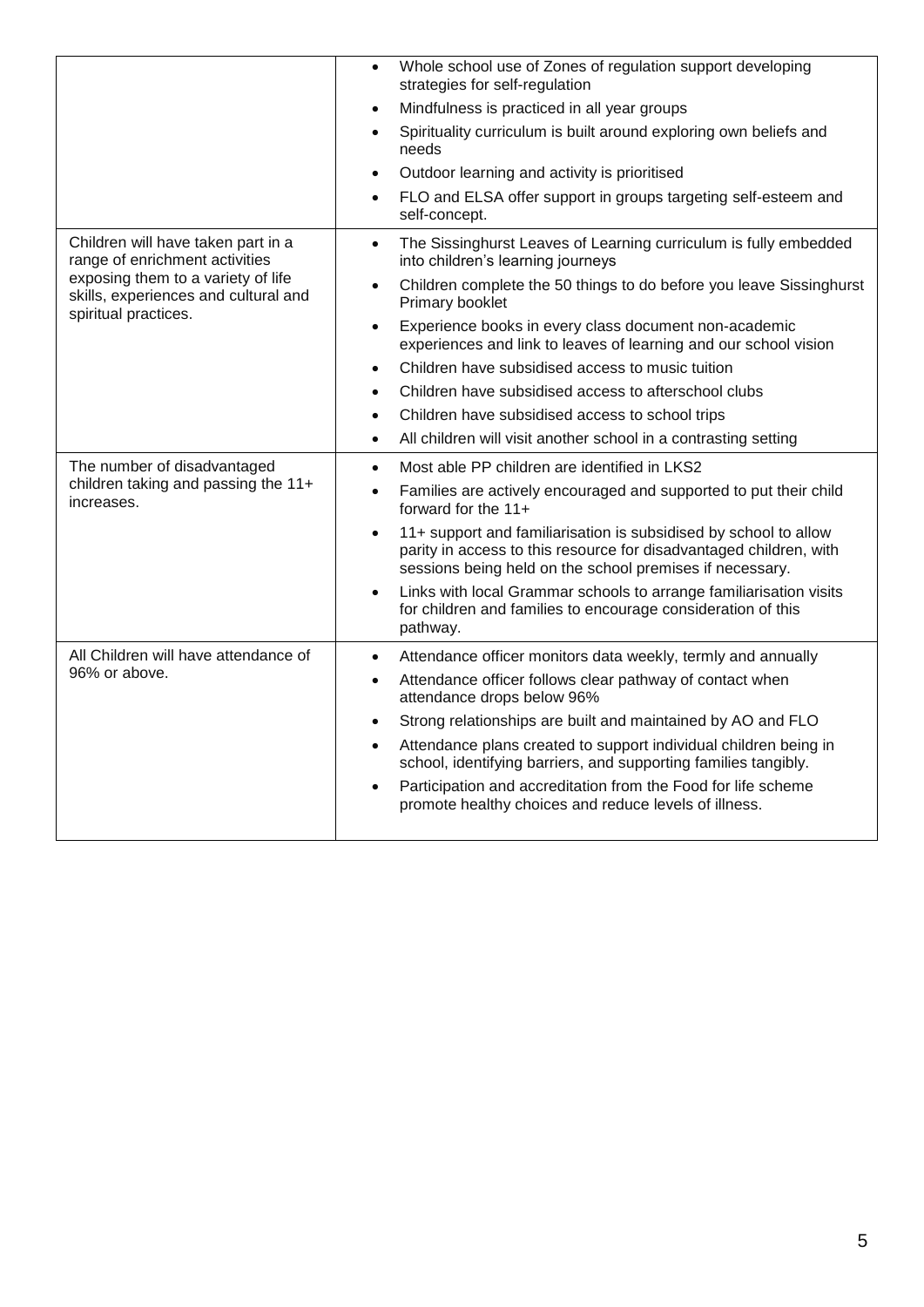### **Activity in this academic year**

This section details how we intend to spend our pupil premium (and recovery premium funding) **this academic year** (2021-2022) to address the challenges listed above.

#### **Teaching (for example, CPD, recruitment and retention)**

#### Budgeted cost: £ 12,490

| <b>Activity</b>                                                                                        | Evidence that supports this approach                                                                                                                                                                                                                                                                                                                                                                                                                                                                                                                                                                                                                                                                                                                                                                                                                                                                                                                                                                                             | <b>Challenge</b><br>number(s)<br>addressed |
|--------------------------------------------------------------------------------------------------------|----------------------------------------------------------------------------------------------------------------------------------------------------------------------------------------------------------------------------------------------------------------------------------------------------------------------------------------------------------------------------------------------------------------------------------------------------------------------------------------------------------------------------------------------------------------------------------------------------------------------------------------------------------------------------------------------------------------------------------------------------------------------------------------------------------------------------------------------------------------------------------------------------------------------------------------------------------------------------------------------------------------------------------|--------------------------------------------|
| Staff supervisions (EYFS and<br>all Teaching staff)                                                    |                                                                                                                                                                                                                                                                                                                                                                                                                                                                                                                                                                                                                                                                                                                                                                                                                                                                                                                                                                                                                                  | 1,2,3,4,5 and 6                            |
| DHT non-class based to<br>enable single year group<br>Maths teaching in KS2 for this<br>year (2021-22) | it is important to better understand how teachers and<br>schools should best group students so as to 146 address<br>the needs of students at all attainment levels in<br>mathematics. There is scope for further analysis and<br>research, both in terms of impact and alternatives. In<br>particular, we judge that there is a need to investigate the<br>effects of different combinations of approaches to<br>addressing the different needs of students at different<br>levels of attainment. This is of particular importance in the<br>light of the evidence on cooperative learning (see module).<br>As Slavin (1993) observed, "Revisiting individualized<br>instruction or mastery learning in the context of untracking<br>middle schools may be fruitful  combining<br>individualization with cooperative learning has turned out to<br>be an effective strategy in mathematics in the<br>upperelementary grades and is likely to be useful in the<br>middle grades as well"<br><b>EEF Maths Evidence Review 2021</b> | $2$ and $3$                                |
| Whole staff CPD on new<br><b>Phonics Scheme Supersonic</b><br><b>Phonic Friends</b>                    | Phonics approaches have a strong evidence base that<br>indicates a positive impact on the accuracy of word reading<br>(though not necessarily comprehension), particularly for<br>disadvantaged pupils:<br><b>Phonics   Toolkit Strand   Education Endowment</b><br><b>Foundation   EEF</b>                                                                                                                                                                                                                                                                                                                                                                                                                                                                                                                                                                                                                                                                                                                                      | $1,2$ and $5$                              |
| Membership of Accelerated<br>Reader scheme                                                             | https://educationendowmentfoundation.org.uk/projects-<br>and-evaluation/projects/accelerated-reader                                                                                                                                                                                                                                                                                                                                                                                                                                                                                                                                                                                                                                                                                                                                                                                                                                                                                                                              | $1,2$ and $5$                              |
| CPD on vocabulary and high<br>quality talk in the classroom                                            | https://educationendowmentfoundation.org.uk/education-<br>evidence/teaching-learning-toolkit/oral-language-<br>interventions                                                                                                                                                                                                                                                                                                                                                                                                                                                                                                                                                                                                                                                                                                                                                                                                                                                                                                     | 5                                          |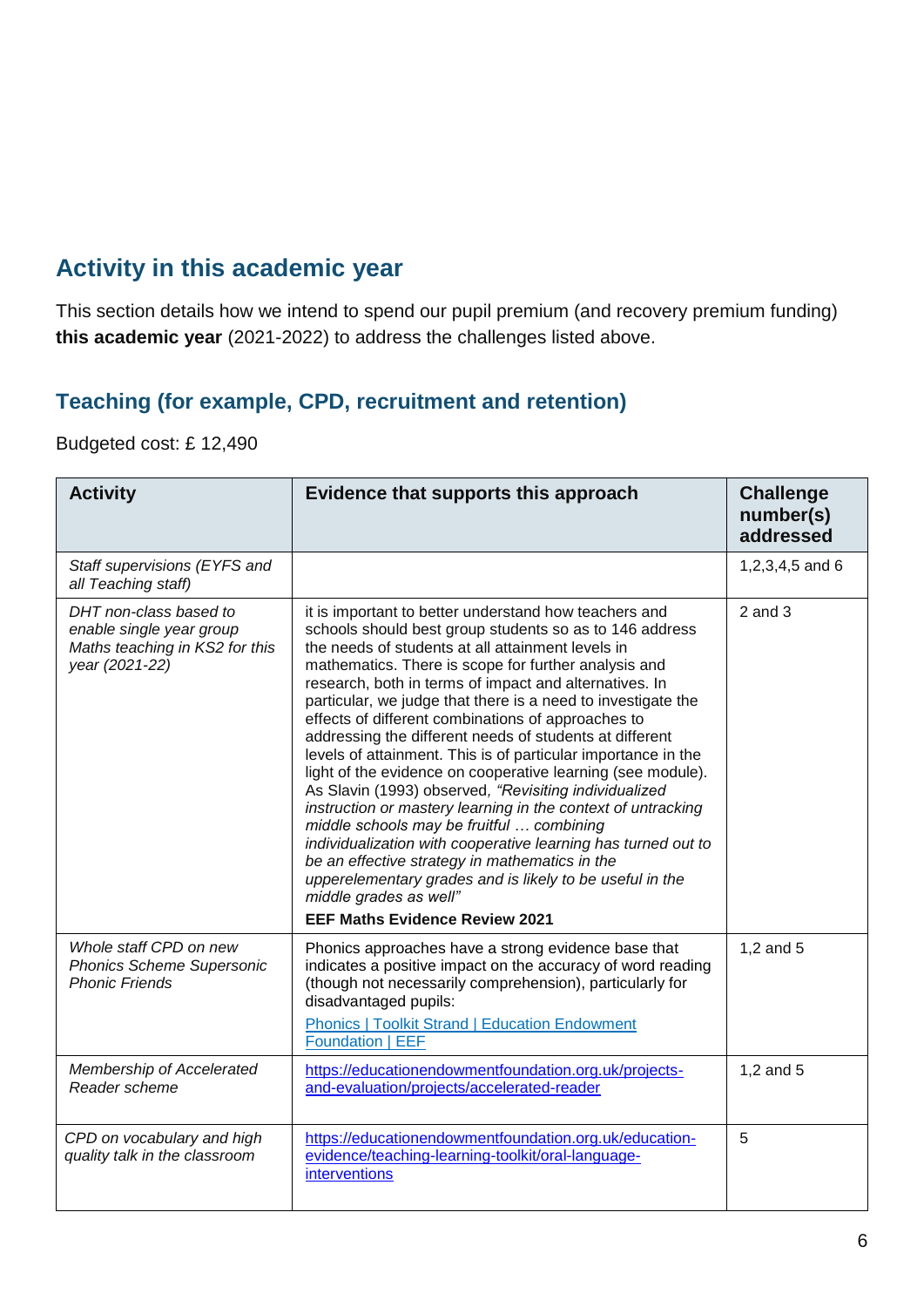| CPD on Maths vocabulary and<br>depth of reasoning.                                                                                                           | The DfE non-statutory guidance has been produced in con-<br>junction with the National Centre for Excellence in the<br>Teaching of Mathematics, drawing on evidence-based ap-<br>proaches:<br>Maths guidance KS 1 and 2.pdf (publishing.ser-<br>vice.gov.uk)<br>The EEF guidance is based on a range of the best availa-<br>ble evidence:<br><b>Improving Mathematics in Key Stages 2 and 3</b> | 3             |
|--------------------------------------------------------------------------------------------------------------------------------------------------------------|-------------------------------------------------------------------------------------------------------------------------------------------------------------------------------------------------------------------------------------------------------------------------------------------------------------------------------------------------------------------------------------------------|---------------|
| Marking and Feedback policy<br>revisited with particular focus<br>on metacognition, quality<br>feedback, and use of quality<br>talk in feedback to children. | https://schoolleaders.thekeysupport.com/curriculum-and-<br>learning/assessment-non-specific/marking-effective-<br>strategies/                                                                                                                                                                                                                                                                   | 1,2,3 and $5$ |

#### **Targeted academic support (for example, tutoring, one-to-one support structured interventions)**

Budgeted cost: £ 3040

| <b>Activity</b>                                                   | Evidence that supports this approach                                                                                                                                                                                                                                  | <b>Challenge</b><br>number(s)<br>addressed |
|-------------------------------------------------------------------|-----------------------------------------------------------------------------------------------------------------------------------------------------------------------------------------------------------------------------------------------------------------------|--------------------------------------------|
| Small group, early<br>morning intervention<br>groups led by class | Tuition targeted at specific needs and knowledge gaps can be an<br>effective method to support low attaining pupils or those falling be-<br>hind, both one-to-one:                                                                                                    | $1,2,3$ and $5$                            |
| teachers                                                          | One to one tuition   EEF (educationendowmentfoundation.org.uk)                                                                                                                                                                                                        |                                            |
|                                                                   | And in small groups:                                                                                                                                                                                                                                                  |                                            |
|                                                                   | <b>Small group tuition   Toolkit Strand   Education Endowment</b><br>Foundation   EEF                                                                                                                                                                                 |                                            |
| 1:1 Tutoring with<br><b>DHT</b>                                   | Studies in England have shown that pupils eligible for free school<br>meals typically receive additional benefits from one to one tuition.<br>Low attaining pupils are particularly likely to benefit.                                                                | 1,2,3,4,5 and 6                            |
|                                                                   | <b>EEF teaching and learning toolkit 2021</b>                                                                                                                                                                                                                         |                                            |
|                                                                   | Tuition targeted at specific needs and knowledge gaps can be an<br>effective method to support low attaining pupils or those falling be-<br>hind, both one-to-one:                                                                                                    |                                            |
|                                                                   | One to one tuition   EEF (educationendowmentfoundation.org.uk)<br>And in small groups:                                                                                                                                                                                |                                            |
|                                                                   | <b>Small group tuition   Toolkit Strand   Education Endowment</b><br>Foundation   EEF                                                                                                                                                                                 |                                            |
| Small group tutoring<br>with DHT                                  | Impact tends to be greater in primary schools (+4 months) than<br>secondary schools, which has fewer studies overall and a lower<br>impact (+2 months). Small group tuition offers an opportunity for<br>greater levels of interaction and feedback compared to whole | 1,2,3,4,5 and 6                            |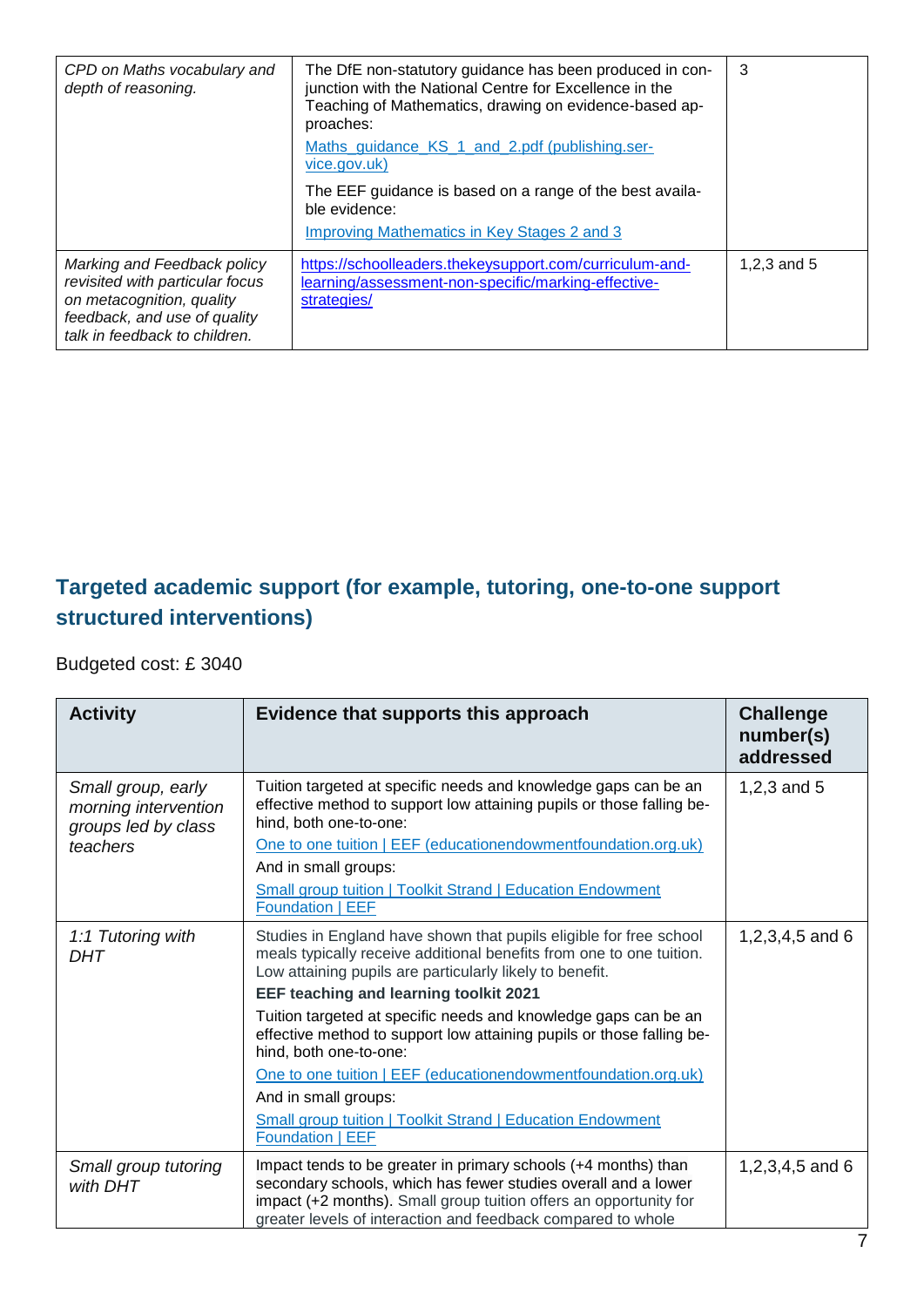|                                                                                                 | class teaching which can support pupils to overcome barriers to<br>learning and increase their access to the curriculum. EEF<br>teaching and learning toolkit 2021                                                                                                                                                                                                                                                                                                                                                                                                                                                                                                                                         |                 |
|-------------------------------------------------------------------------------------------------|------------------------------------------------------------------------------------------------------------------------------------------------------------------------------------------------------------------------------------------------------------------------------------------------------------------------------------------------------------------------------------------------------------------------------------------------------------------------------------------------------------------------------------------------------------------------------------------------------------------------------------------------------------------------------------------------------------|-----------------|
| Pre and post teach<br>phonics sessions in<br>EYFS and KS1 to<br>target lowest 20% of<br>readers | Studies in England have shown that pupils eligible for free school<br>meals typically receive similar or slightly greater benefit from<br>phonics interventions and approaches. This is likely to be due to<br>the explicit nature of the instruction and the intensive support<br>provided.<br>It is possible that some disadvantaged pupils may not develop<br>phonological awareness at the same rate as other pupils, having<br>been exposed to fewer words spoken and books read in the<br>home. Targeted phonics interventions may therefore improve<br>decoding skills more quickly for pupils who have experienced<br>these barriers to learning.<br><b>EEF teaching and learning toolkit 2021</b> | 1,2,3,4,5 and 6 |
| 1:1 Reading to target<br>lowest 20% of<br>readers (Beanstalk)                                   | https://educationendowmentfoundation.org.uk/news/primary-<br>pupils-reading-skills-boosted-by-programme-which-gets-<br>them-to-question-texts                                                                                                                                                                                                                                                                                                                                                                                                                                                                                                                                                              | 1,2,5 and $6$   |

## **Wider strategies (for example, related to attendance, behaviour, wellbeing)**

#### Budgeted cost: £ 12,725

| <b>Activity</b>                                                                       | Evidence that supports this approach                                                                                                                                                                                                                                                                                                                           | <b>Challenge</b><br>number(s)<br>addresse<br>d |
|---------------------------------------------------------------------------------------|----------------------------------------------------------------------------------------------------------------------------------------------------------------------------------------------------------------------------------------------------------------------------------------------------------------------------------------------------------------|------------------------------------------------|
| <b>Recruitment of MHP</b>                                                             | Access to MHP improves levels of engagement and wellbeing<br>(Leuven scale)                                                                                                                                                                                                                                                                                    | 6                                              |
| "Sissinghurst Offer"<br>Package of subsidised items<br>for all Pupil Premium children | Improved incentive to apply for Pupil Premium results in<br>increased uptake and reduces perceived stigma.                                                                                                                                                                                                                                                     | $4$ and $6$                                    |
| <b>Enrichment experiences</b><br>within our Leaves of Learning<br>curriculum          | Essential life skills (or 'character') are important in determining<br>life chances and can be measured in a robust and comparable<br>way. Much less is known, however, about how these skills can<br>be developed and whether they lead to increased academic<br>attainment. This is a major focus of work for the EEF.<br><b>EEF The Attainment Gap 2017</b> | 1,2,3,4,5 and<br>6                             |
| Fegans parenting course                                                               | Supporting the family around a child can result in increased<br>participation in school life, increase attendance, and improve<br>outcomes.                                                                                                                                                                                                                    | $4$ and $6$                                    |
| <b>ELSA</b> intervention groups                                                       | Children supported with emotional literacy benefit from<br>improved social interactions and relationships with peers.                                                                                                                                                                                                                                          | 6                                              |
| FLO support for families                                                              | Supporting the family around a child can result in increased<br>participation in school life, increase attendance, and improve<br>outcomes.                                                                                                                                                                                                                    | 6                                              |
| Additional MDMS appointed<br>to support SEMH and<br><b>Wellbeing at lunchtimes</b>    | Additional adults offering more structured activities can improve<br>experiences of children in unstructured times.                                                                                                                                                                                                                                            | 6                                              |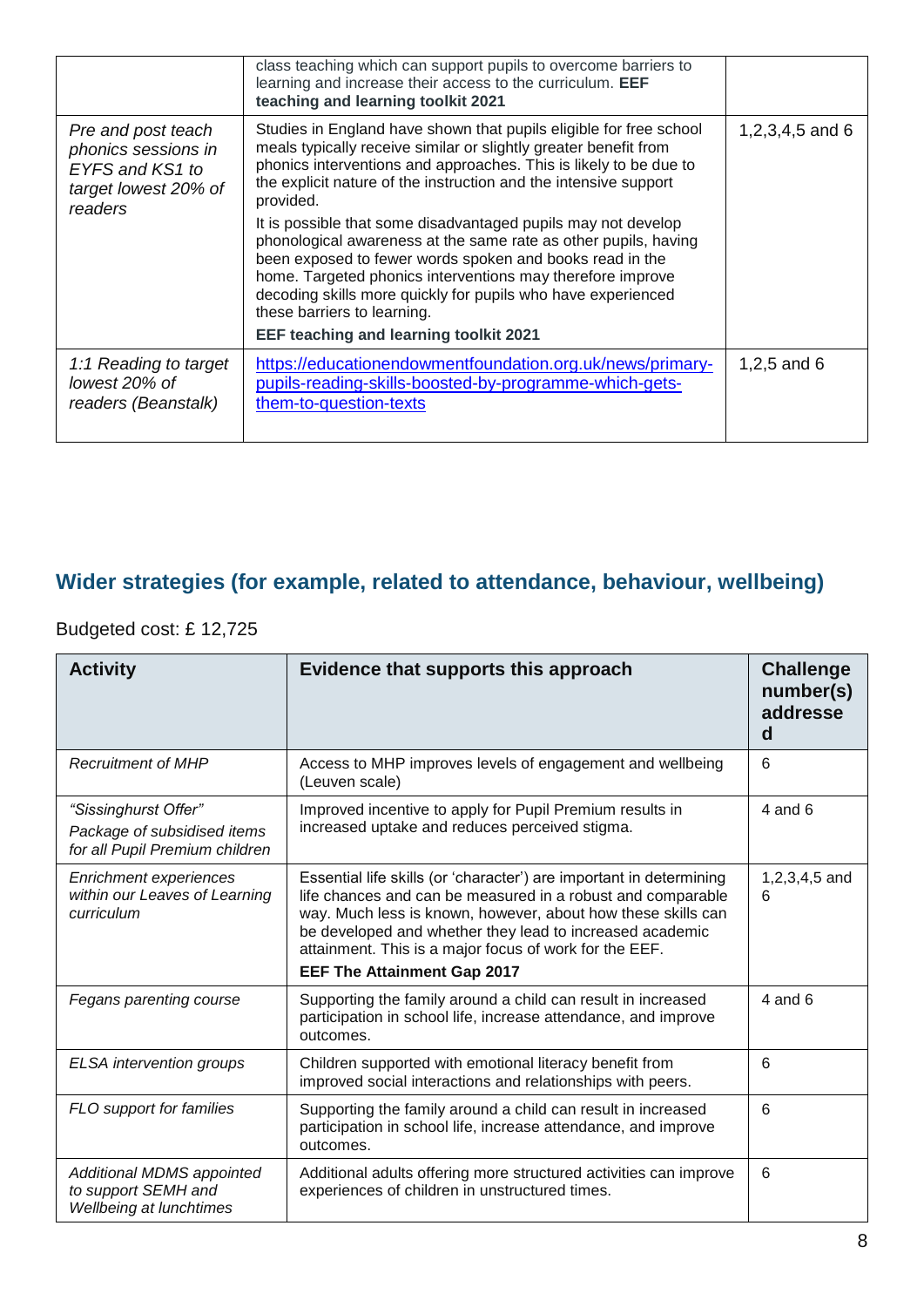| CPD for staff to support Self-<br>regulation (Zones of<br>Regulation) | There is extensive evidence associating childhood social and<br>emotional skills with improved outcomes at school and in later<br>life (e.g., improved academic performance, attitudes, behaviour<br>and relationships with peers): | 6 |
|-----------------------------------------------------------------------|-------------------------------------------------------------------------------------------------------------------------------------------------------------------------------------------------------------------------------------|---|
|                                                                       | EEF Social and Emotional Learning.pdf(educationendowme<br>ntfoundation.org.uk)                                                                                                                                                      |   |

**Total budgeted cost: £ 30,295**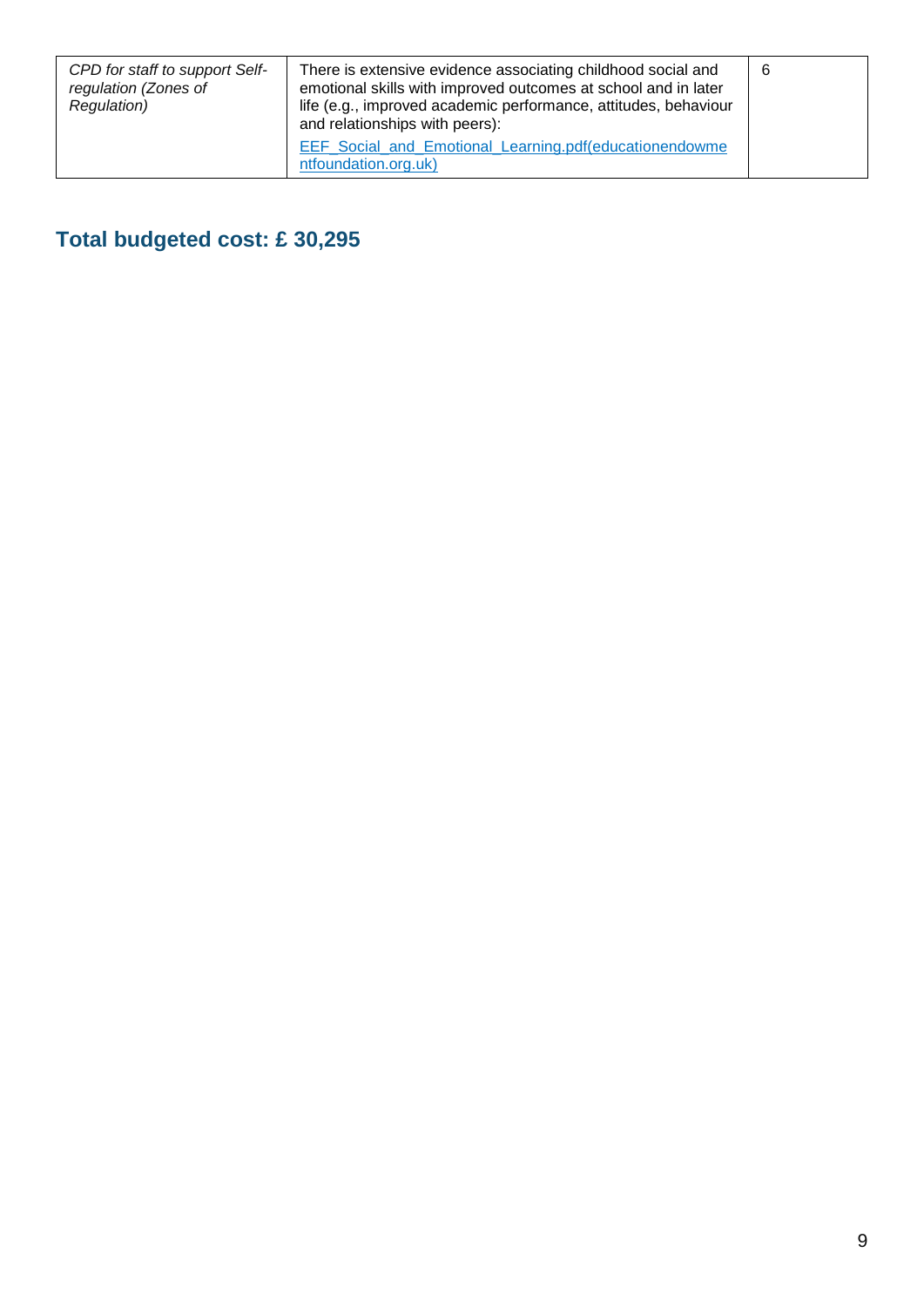# **Part B: Review of outcomes in the previous academic year**

#### **Pupil premium strategy outcomes**

This details the impact that our pupil premium activity had on pupils in the 2020 to 2021 academic year.

| <b>Desired out-</b><br>comes<br><b>RAG</b> rated<br>to indicate<br>efficacy | Chosen actions with success cri-<br>teria                                                                                              | Estimated Impact: Did you meet the success crite-<br>ria? Include impact on pupils not eligible for PP, if<br>appropriate. |                                             | Lessons<br>Learned<br>(and whether<br>you will con-<br>tinue with this<br>approach) | Cost                                                                |                                             |                                |       |
|-----------------------------------------------------------------------------|----------------------------------------------------------------------------------------------------------------------------------------|----------------------------------------------------------------------------------------------------------------------------|---------------------------------------------|-------------------------------------------------------------------------------------|---------------------------------------------------------------------|---------------------------------------------|--------------------------------|-------|
| Progress<br>for all PP<br>children is<br>good or                            | <b>National Tutoring</b><br>$\bullet$<br>programme sessions<br>2 x weekly for 10<br>weeks                                              | In year progress<br>September 2020- July 2021                                                                              |                                             |                                                                                     | Small group<br>intervention or<br>tutoring is ef-<br>fective in ac- | £6500                                       |                                |       |
| better (as<br>shown in<br><b>Progress</b><br><b>ladder</b><br>through       | Daily intervention ses-<br>$\bullet$<br>sions from 8.30am<br>with Teacher to target<br>children who do not<br>receive support at       |                                                                                                                            | <b>Less</b><br>than<br>expected<br>progress |                                                                                     | <b>Expected</b><br>progress                                         | <b>More</b><br>than<br>expected<br>progress | celerating pro-<br>gress.      |       |
| <b>INSIGHT)</b><br><b>PP</b> children<br>who are<br>not attain-             | home. With a focus<br>on early read-<br>ing/phonics and<br>spelling/number skills.<br>Interventions planned<br>$\bullet$               | <b>Maths</b>                                                                                                               | 3/19<br>16%                                 |                                                                                     | 12/19<br>63%                                                        | 4/19<br>21%                                 |                                |       |
| ing as fore-<br>cast from<br><b>EYFS or KS1</b><br>data make                | Termly and tracked<br>on class provision<br>maps.<br>Every PP child to ap-                                                             | Read-<br>ing                                                                                                               | 1/19<br><b>5%</b>                           |                                                                                     | 12/19<br>63%                                                        | 6/19<br>32%                                 |                                |       |
| accelerated<br>progress<br>and are<br>meeting                               | pear on the class pro-<br>vision map to receive<br>additional interven-<br>tion tailored to their                                      | Writ-<br>ing                                                                                                               | 0/19<br>0%                                  |                                                                                     | 14/19<br>74%                                                        | 5/19<br>26%                                 |                                |       |
| their ex-<br>pected<br>level of at-<br>tainment.                            | need.<br>Google classrooms<br>$\bullet$<br>bought, installed, staff<br>training given and<br>support available us-<br>ing DFE subsidy. |                                                                                                                            |                                             |                                                                                     |                                                                     |                                             |                                |       |
| PP pupils<br>and their                                                      | Counselling<br>$\bullet$<br>Play therapy                                                                                               | Leuven scale for involvement and wellbeing                                                                                 |                                             |                                                                                     |                                                                     |                                             | All approaches<br>in this area | £7500 |
| teachers<br>report in-<br>creased<br>levels of                              | <b>Young Carers</b><br>Family support from<br><b>FLO</b><br>In school support<br>$\bullet$                                             | September<br><b>2020 Entry</b>                                                                                             |                                             | 3 or<br>less                                                                        | 4 or<br>higher                                                      |                                             | have a positive<br>outcome.    |       |
| engage-<br>ment and<br>wellbeing.                                           | from FLO with tar-<br>geted pastoral inter-<br>ventions<br>Whole school work<br>$\bullet$<br>on Zones of Regula-<br>tion               | <b>Engagement</b>                                                                                                          |                                             | 4/19<br>21%                                                                         | 15/19<br>79%                                                        |                                             |                                |       |
|                                                                             | New Welfare team es-<br>$\bullet$<br>tablished<br>(HT/DHT/FLO/SENCO)<br>and welfare referral<br>system.                                | Wellbeing                                                                                                                  |                                             | 6/19<br>32%                                                                         | 13/19<br>68%                                                        |                                             |                                |       |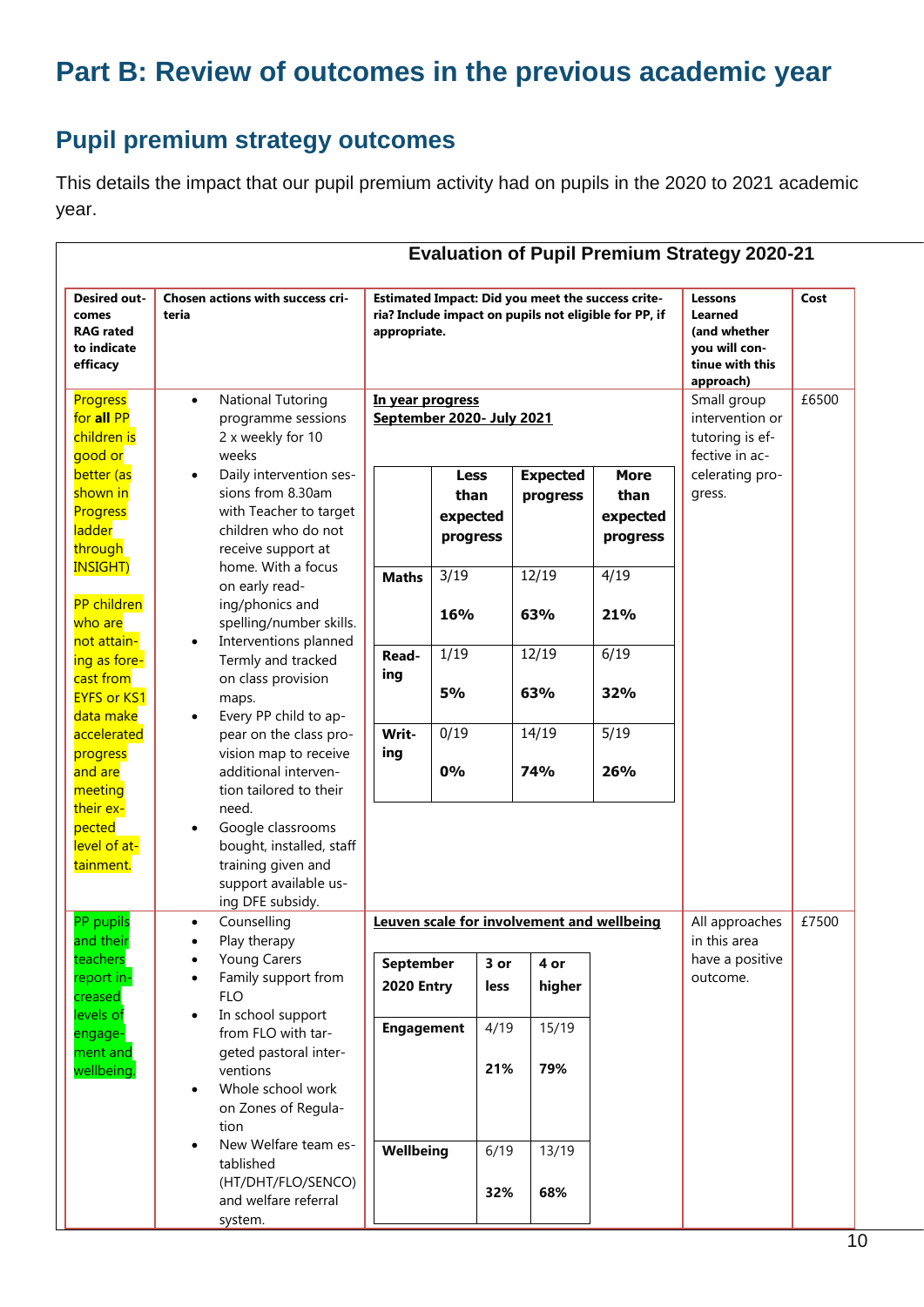|                                                                                                                                                    |                                                                                                                                                                                                                                                                                                                                                                                                                                                                        | <b>July 2021</b><br>Exit<br><b>Engagement</b>                                                                                                                                                                                                                                                                                | 3 or<br>less<br>0/19<br>0% | 4 or<br>higher<br>19/19<br>100%                                                                                                                                                                                                                                        |       |                                |       |
|----------------------------------------------------------------------------------------------------------------------------------------------------|------------------------------------------------------------------------------------------------------------------------------------------------------------------------------------------------------------------------------------------------------------------------------------------------------------------------------------------------------------------------------------------------------------------------------------------------------------------------|------------------------------------------------------------------------------------------------------------------------------------------------------------------------------------------------------------------------------------------------------------------------------------------------------------------------------|----------------------------|------------------------------------------------------------------------------------------------------------------------------------------------------------------------------------------------------------------------------------------------------------------------|-------|--------------------------------|-------|
|                                                                                                                                                    |                                                                                                                                                                                                                                                                                                                                                                                                                                                                        | Wellbeing                                                                                                                                                                                                                                                                                                                    | 1/19<br>5%                 | 18/19<br>95%                                                                                                                                                                                                                                                           |       |                                |       |
| PP pupils<br>receive                                                                                                                               | Daily intervention ses-<br>$\bullet$<br>sions from 8.30am                                                                                                                                                                                                                                                                                                                                                                                                              | All pupils were invited to early morning interven-<br>tions.                                                                                                                                                                                                                                                                 |                            |                                                                                                                                                                                                                                                                        |       | Early morning<br>sessions have | £4000 |
| small<br>group tar-<br>geted sup-<br>port to<br>consolidate<br>learning<br>and enable<br>children to<br>engage<br>fully in<br>class learn-<br>ing. | with Teacher to target<br>children who do not<br>receive support at<br>home.<br>Children who do not<br>$\bullet$<br>attend early morning<br>interventions to be in-<br>cluded in tutor<br>groups during the<br>school day.<br><b>National Tutoring</b><br>$\bullet$<br>programme sessions<br>2 x weekly for 10<br>weeks<br>With a focus on early<br>reading/phonics and<br>spelling/number skills.                                                                     | 4/19 children attended early morning interven-<br>tions.<br>All pupils attended either an early morning inter-<br>vention or a tutor group during or after the<br>school day in term 5.<br>19/19 children attended at least 2 sessions.                                                                                      |                            | an overall pos-<br>itive impact<br>however at-<br>tendance has<br>been poor.<br>Conversely,<br>running inter-<br>vention ses-<br>sions within<br>the school day<br>has a positive<br>impact on at-<br>tendance and<br>outcomes, bal-<br>anced against<br>the impact on |       |                                |       |
| All PP pu-<br>pils engage<br>in learning<br>during pe-<br>riods of na-<br>tional lock-<br>down.                                                    | All PP families will be con-<br>tacted and offered:<br>Onsite provision<br>$\bullet$<br>Laptop/tablet<br>$\bullet$<br>Free Wi-Fi access<br>$\bullet$<br>(provided through BT)<br>Support from mem-<br>$\bullet$<br>ber of staff to set up<br>and use Google<br>Classroom and other<br>online platforms for<br>PP parents and all<br>families who need<br>help<br>Workbooks pur-<br>chased and sent to<br>families who are not<br>willing to engage us-<br>ing devices. | 19/19 children engaged in lockdown learning in<br>either remote or paper form during periods of<br>national lockdown.<br>3/19 children engaged using workbooks and pa-<br>per packs<br>16/19 engaged using the online platform<br>7/10 children were supplied with a school laptop<br>or tablet to engage in online learning |                            | staffing.<br>Excellent out-<br>comes from<br>this approach<br>with 100% of<br>children en-<br>gaged in some<br>form of re-<br>mote learning<br>during na-<br>tional lock-<br>down.                                                                                     | £8000 |                                |       |
| All PP pu-<br>pils attend-<br>ance is                                                                                                              | Attendance proce-<br>$\bullet$<br>dures updated and                                                                                                                                                                                                                                                                                                                                                                                                                    | End of year attendance data<br>*Note this includes attendance online during pe-<br>riods of national lockdown.                                                                                                                                                                                                               |                            | Attendance<br>data shows<br>there is more                                                                                                                                                                                                                              | £1500 |                                |       |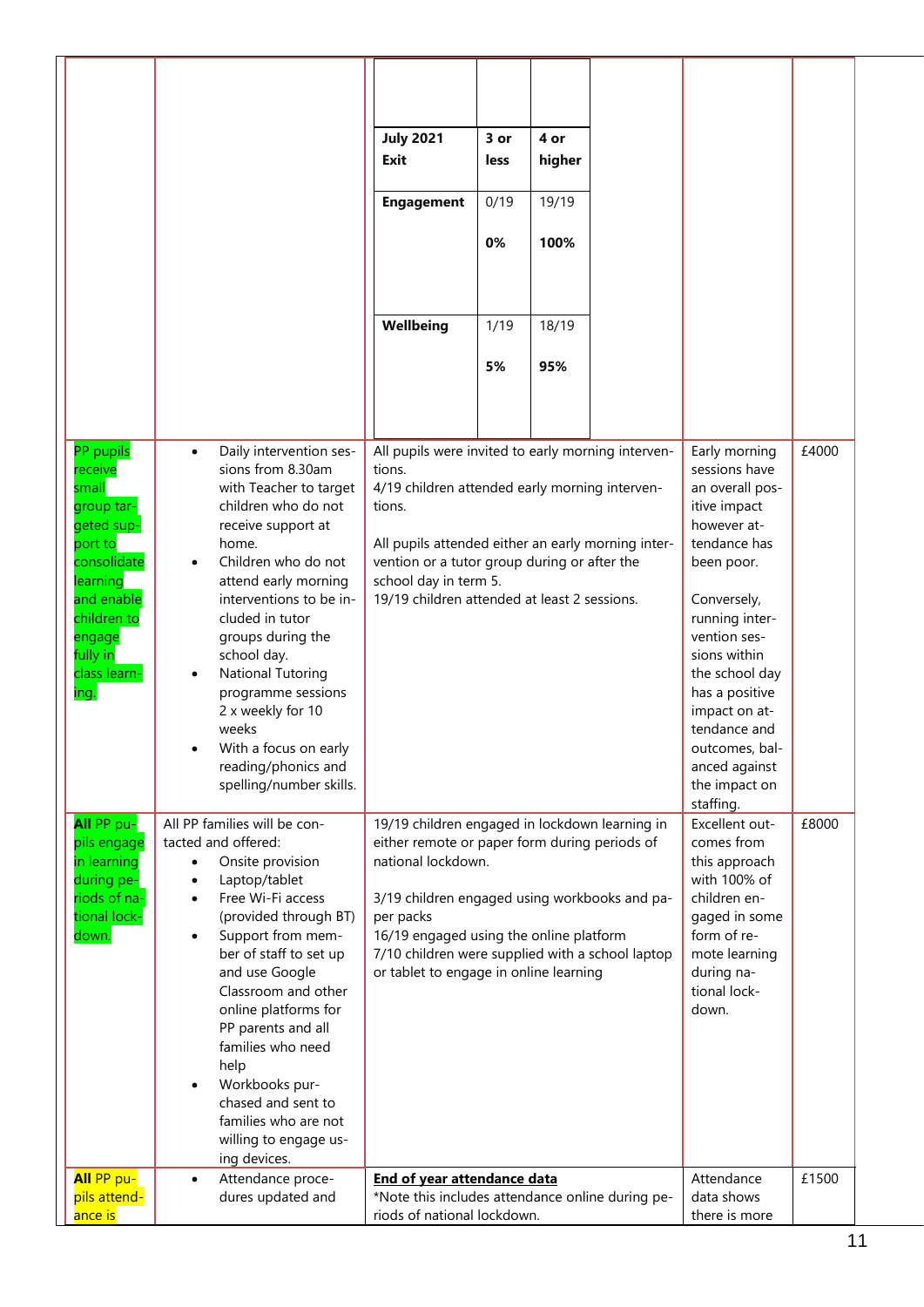| above the             | weekly reviews held                             |                                                               |       |                |                |               |  | work to do in                  |        |  |
|-----------------------|-------------------------------------------------|---------------------------------------------------------------|-------|----------------|----------------|---------------|--|--------------------------------|--------|--|
| national              | with HT and DHT                                 |                                                               |       | 96% or         | Lower          |               |  | this area in the               |        |  |
| target of             | Fortnightly calls to<br>$\bullet$               |                                                               |       | higher         | than           |               |  | coming years.                  |        |  |
| 96%                   | families whose at-                              |                                                               |       |                | 96%            |               |  | However a                      |        |  |
|                       | tendance drops below                            |                                                               |       |                |                |               |  | case study on                  |        |  |
|                       | 96%                                             | <b>Annual</b>                                                 |       | 8/19           | 11/19          |               |  | 1 PP child who                 |        |  |
|                       | Class rewards system<br>$\bullet$               |                                                               |       |                |                |               |  | was supported                  |        |  |
|                       | linked to whole class                           | attendance                                                    |       | 42%            | 58%            |               |  | to improve                     |        |  |
|                       | attendance, incentiv-<br>ise individuals to at- |                                                               |       |                |                |               |  | their attend-                  |        |  |
|                       | tend.                                           |                                                               |       |                |                |               |  | ance has re-<br>duced their    |        |  |
|                       | FLO to work closely<br>$\bullet$                |                                                               |       |                |                |               |  | absences by                    |        |  |
|                       | with identified fami-                           |                                                               |       |                |                |               |  | 50% and is                     |        |  |
|                       | lies to improve at-                             |                                                               |       |                |                | now attending |  |                                |        |  |
|                       | tendance and identify                           |                                                               |       |                |                |               |  | regularly.                     |        |  |
|                       | any further barriers.                           |                                                               |       |                |                |               |  |                                |        |  |
| All PP pu-            | Financial subsidy<br>$\bullet$                  | Clubs did not run this year for terms 1,2,3 and 4             |       |                |                |               |  | Impact from                    | £1000  |  |
| pils take             | available for all PP                            | due to periods of national lockdown and subse-                |       |                |                |               |  | this approach                  |        |  |
| part in 1             | children to attend 1                            | quent risk assessments.                                       |       |                |                |               |  | has been                       |        |  |
| extra-cur-            | extracurricular club                            | Music lessons did not run this year.                          |       |                |                |               |  | good. We set a                 |        |  |
| ricular club          | per week and 1 music                            |                                                               |       |                |                |               |  | very high tar-                 |        |  |
| OR a                  | lesson.                                         | Clubs data from Term 5/6                                      |       |                |                |               |  | get for 100%                   |        |  |
| weekly mu-            | New clubs and music<br>$\bullet$                |                                                               | $No$  | $\mathbf{1}$   | $\overline{2}$ | $3$ or        |  | of PP children                 |        |  |
| sic lesson.           | lessons communi-                                |                                                               | clubs | <u>club</u>    | clubs          | more          |  | to engage in a                 |        |  |
|                       | cated directly to PP                            |                                                               |       |                |                | clubs         |  | club or music                  |        |  |
|                       | families first.                                 | Num-                                                          | 9     | $\overline{7}$ | $\mathbf{1}$   | 2             |  | lesson.<br>52% of PP           |        |  |
|                       |                                                 | <u>ber</u><br>of PP                                           | 47%   | 37%            | 5%             | 10%           |  | have taken up                  |        |  |
|                       |                                                 | Chil-                                                         |       |                |                |               |  | at least one                   |        |  |
|                       |                                                 | <u>dren</u>                                                   |       |                |                |               |  | club in terms 5                |        |  |
|                       |                                                 | <u>at-</u>                                                    |       |                |                |               |  | and 6, and we                  |        |  |
|                       |                                                 | tend-                                                         |       |                |                |               |  | will continue                  |        |  |
|                       |                                                 | <u>ing</u>                                                    |       |                |                |               |  | to promote                     |        |  |
|                       |                                                 |                                                               |       |                |                |               |  | this strategy to               |        |  |
|                       |                                                 |                                                               |       |                |                |               |  | improve the                    |        |  |
|                       |                                                 |                                                               |       |                |                |               |  | percentage                     |        |  |
|                       |                                                 |                                                               |       |                |                |               |  | further into                   |        |  |
|                       |                                                 |                                                               |       |                |                |               |  | 2021-22                        |        |  |
|                       |                                                 |                                                               |       |                |                |               |  |                                | £28500 |  |
| <b>Additional</b>     | Subsidised Year 5/6 Residential                 | Subsidy of residential enabled 2/4 PP children to             |       |                |                |               |  | These PP costs                 | £1000  |  |
| PP ex-                | trip for PP Children                            | attend.                                                       |       |                |                |               |  | will be in-                    |        |  |
| penditure             |                                                 |                                                               |       |                |                |               |  | cluded in the                  |        |  |
| not ac-               | Subsidised new uniform and                      | Variety of uniform items subsidised for 5 PP chil-            |       |                |                |               |  | next PPG ex-                   |        |  |
| counted<br>for in the | PE kit for PP children                          | dren including shoes, waterproof jackets and<br>waterbottles. |       |                |                |               |  | penditure plan<br>for 2021-22. |        |  |
| $20 - 21$             | Fuel per mile for SLT picking                   |                                                               |       |                |                |               |  |                                |        |  |
| forecast              | up or dropping off PP children                  |                                                               |       |                |                |               |  | We will con-                   |        |  |
| plan                  | unable to be brought to school                  |                                                               |       |                |                |               |  | tinue to subsi-                |        |  |
| £1000                 | by parents.                                     |                                                               |       |                |                |               |  | dise attend-                   |        |  |
| budget re-            |                                                 |                                                               |       |                |                |               |  | ance at the                    |        |  |
| maining               | Fuel per mile for SLT transport-                |                                                               |       |                |                |               |  | newly estab-                   |        |  |
|                       | ing 1 x PP child to and from                    |                                                               |       |                |                |               |  | lished break-                  |        |  |
|                       | Primary Focus in Tunbridge                      |                                                               |       |                |                |               |  | fast and after-                |        |  |
|                       | Wells                                           |                                                               |       |                |                |               |  | school club for                |        |  |
|                       | Subsidised access to breakfast                  |                                                               |       |                |                |               |  | all PP pupils                  |        |  |
|                       | and afterschool club                            |                                                               |       |                |                |               |  | into 2021 aca-<br>demic year.  |        |  |
|                       |                                                 |                                                               |       |                |                |               |  |                                |        |  |
|                       |                                                 |                                                               |       |                |                |               |  |                                |        |  |
| <b>Total</b>          |                                                 |                                                               |       |                |                |               |  |                                | £29500 |  |
| spend for             |                                                 |                                                               |       |                |                |               |  |                                |        |  |
| 2020-21               |                                                 |                                                               |       |                |                |               |  |                                |        |  |